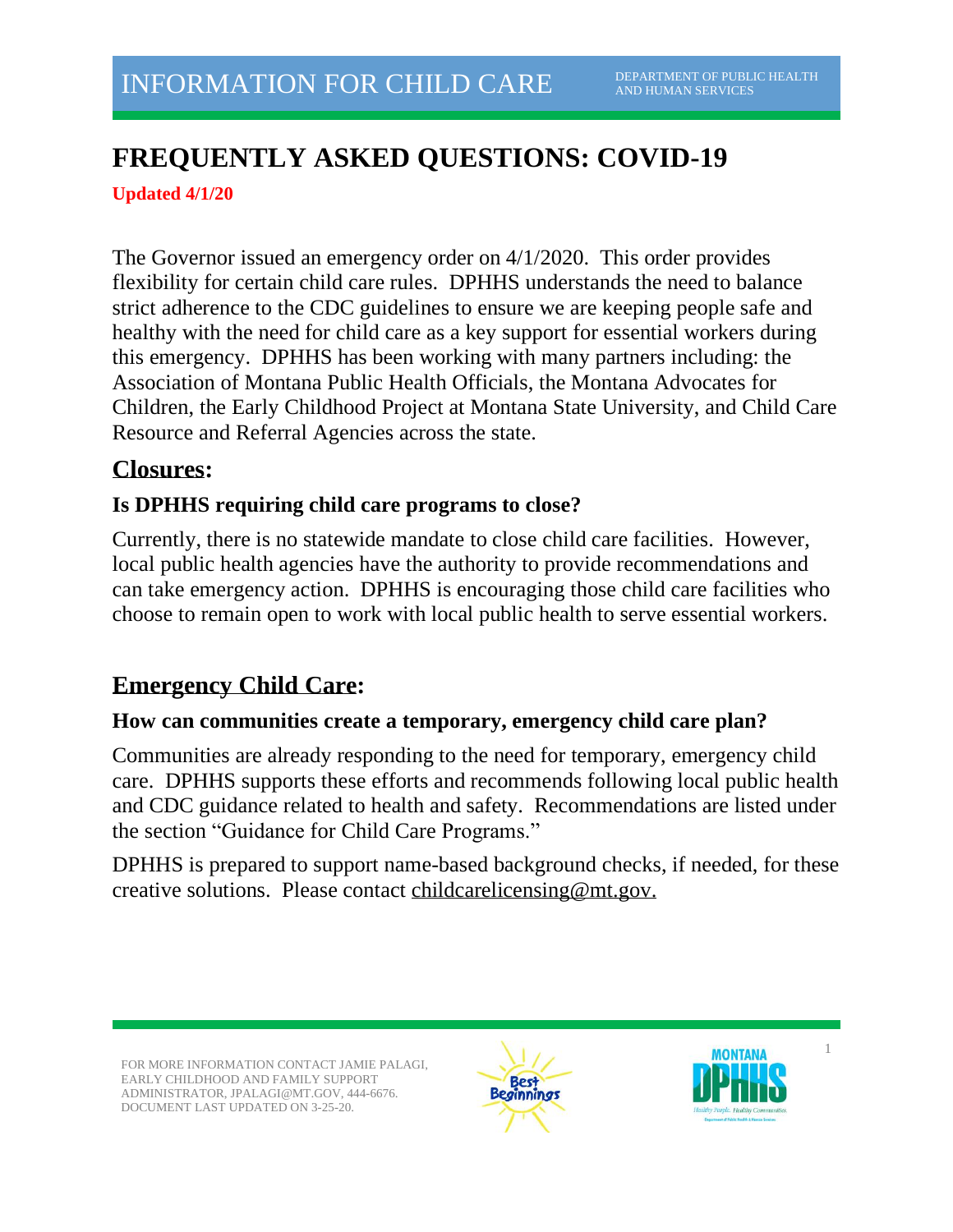#### **What if I am currently licensed and I prioritize care only for emergency, medical, and essential personnel?**

This is allowable and encouraged. Providers are expected to adhere to basic health and safety requirements and are encouraged to follow public health guidelines related to COVID-19.

### **Can I increase my licensed capacity during this emergency?**

DPHHS will consider increased capacity while adhering to the public health guidance related to group sizes. Please contact [childcarelicensing@mt.gov.](mailto:childcarelicensing@mt.gov)

### **If I stay open, what should I do to stop the spread of disease?**

The Association of Montana Public Health Officials (AMPHO) and the Montana Advocates for Children (MAC) have created guidance for child care. DPHHS recommends following that guidance, listed below.

# **Guidance for Child Care Programs:**

Child care and early learning serve a vitally important function in allowing parents to continue working, which has essential public health, economic and social impacts. Child care providers currently have the flexibility to make decisions about whether and for how long to operate a child care, but overall child care providers are urged to follow national guidelines from Child Care Aware and consider closure to limit the spread of COVID-19, if not serving families with essential workers.

#### **We recommend the following principles to guide these decisions:**

• If a community experiences widespread COVID-19 infections, it is recommended that child care settings close to all families with non-essential occupations.

FOR MORE INFORMATION CONTACT JAMIE PALAGI EARLY CHILDHOOD AND FAMILY SUPPORT ADMINISTRATOR, JPALAGI@MT.GOV, 444-6676. DOCUMENT LAST UPDATED ON 3-25-20.





 $\mathfrak{D}$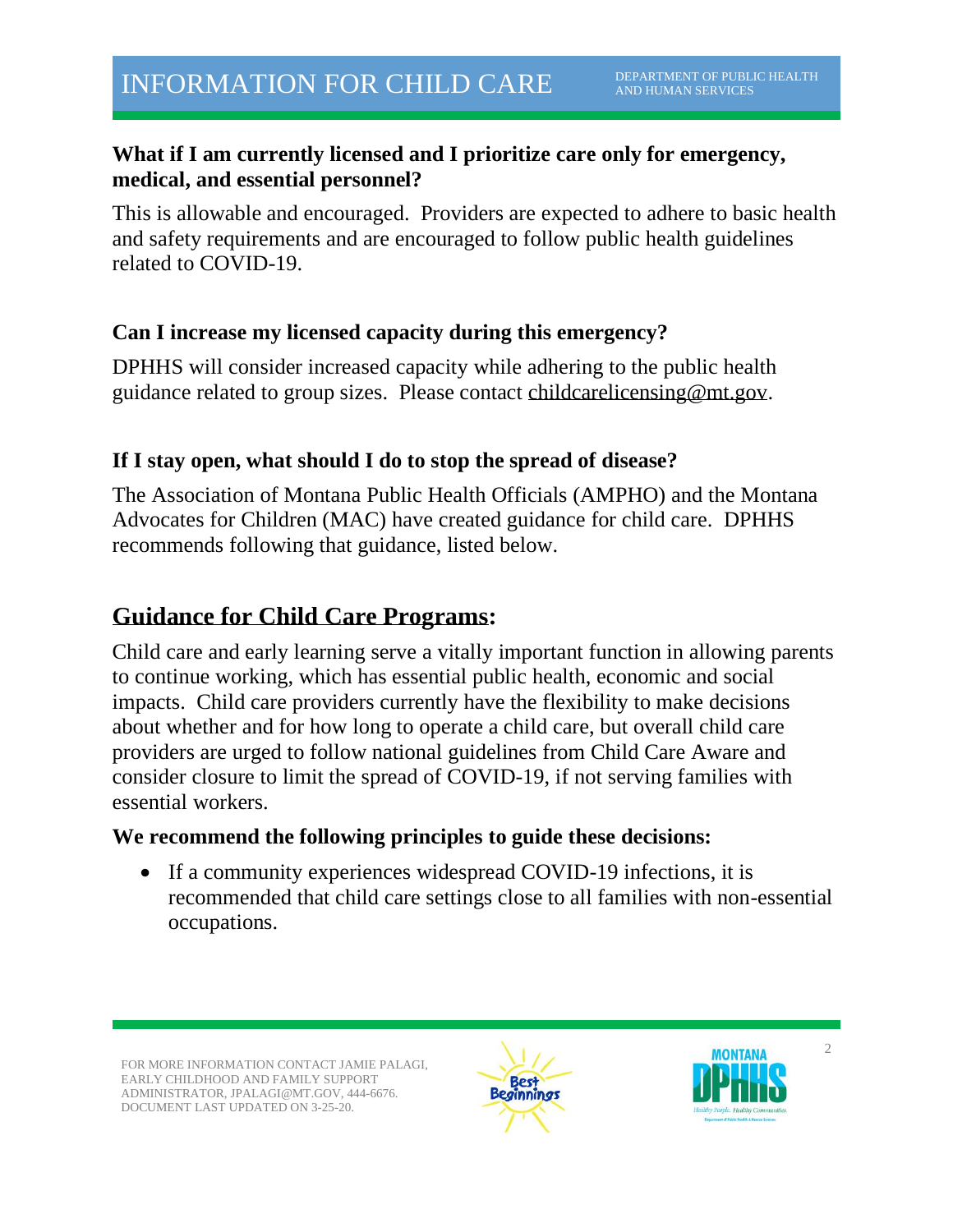- When possible, prioritize care for parents or caregivers who work in essential occupations such as health care, first responders, public health, grocery store and gas station workers, and other child care functions.
- Ensure where possible that children are kept in cohorts, keeping the same children together and avoiding groups/cohorts contacting one another.
	- o Whenever possible, keep the number of children and providers in each group at 10 or less.
	- o Where possible, prioritize keeping family units in the same group (i.e. an infant, 2 yr. old and 4 yr. old from the same family would be in the same group).
	- o Where possible, limit the total number of children in any one facility to 24.
- Offer outdoor play in staggered shifts.
	- o If multiple groups are outside at the same time, they should have a minimum of six feet of open space between outdoor play areas or visit these areas in shifts so that they are not congregating.
	- o Avoid use of play structures. Always wash hands and any items used (i.e. balls) immediately after outdoor play time.
- When possible, communicate with families about ways to reduce the spread of COVID-19 and the importance of doing so to all families and staff involved in the child care provision.
- Take decisive and proactive steps to ensure that children and staff with a fever or persistent cough are sent home. Keep anyone sick separate from students and staff who are well, until the sick person can be sent home, while also ensuring that all children are supervised at all times.



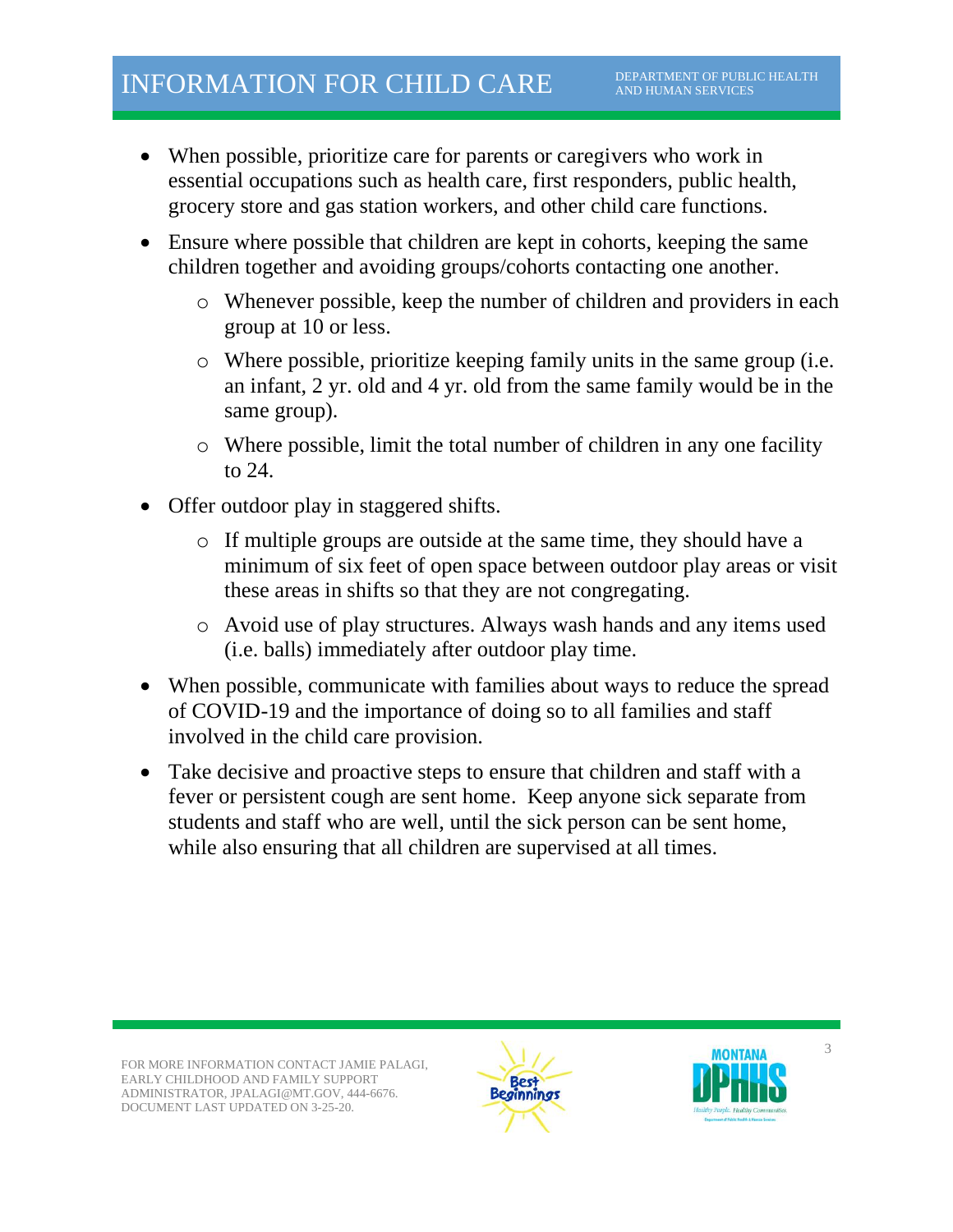- As children enter the child care setting each day it is recommended that a staff person wearing gloves checks the temperature of each child and adult, and asks if the child or anyone in the home has had a fever, cough, shortness of breath, flu like symptoms or have been around anyone with COVID-19.
	- o If the family answers yes to any of these questions, it is recommended that they are required to leave the day care pending assessment by their medical provider and local public health officials.
- Develop a plan to clean and disinfect more frequently; clean and disinfect frequently touched surfaces; and wash hands often with soap and water. If soap and water are not readily available, use an alcohol-based hand sanitizer with at least 60% alcohol.
- Wear gloves when changing diapers or wiping noses and ensure that gloves are changed after each individual use and wash hands before putting on the next pair of gloves.
- Always wash hands with soap and water if they are visibly dirty. Remember to supervise young children when they use hand sanitizer to prevent swallowing alcohol.
- Encourage and allow staff who are over the age of 60 or who have compromised immune systems to leave the workplace.
- Advise families and clients to avoid moving child care responsibilities to people over 60 (i.e. grandparents) or other friends and family that are in the high-risk population.
- Adapt drop off and pick up processes (such as signing in and out) to support social distancing and decrease shared surface touches and the spread of infection.
- Families who have been traveling outside of Montana should not bring their child into the child care setting for 14 days after the family last traveled.

FOR MORE INFORMATION CONTACT JAMIE PALAGI EARLY CHILDHOOD AND FAMILY SUPPORT ADMINISTRATOR, JPALAGI@MT.GOV, 444-6676. DOCUMENT LAST UPDATED ON 3-25-20.



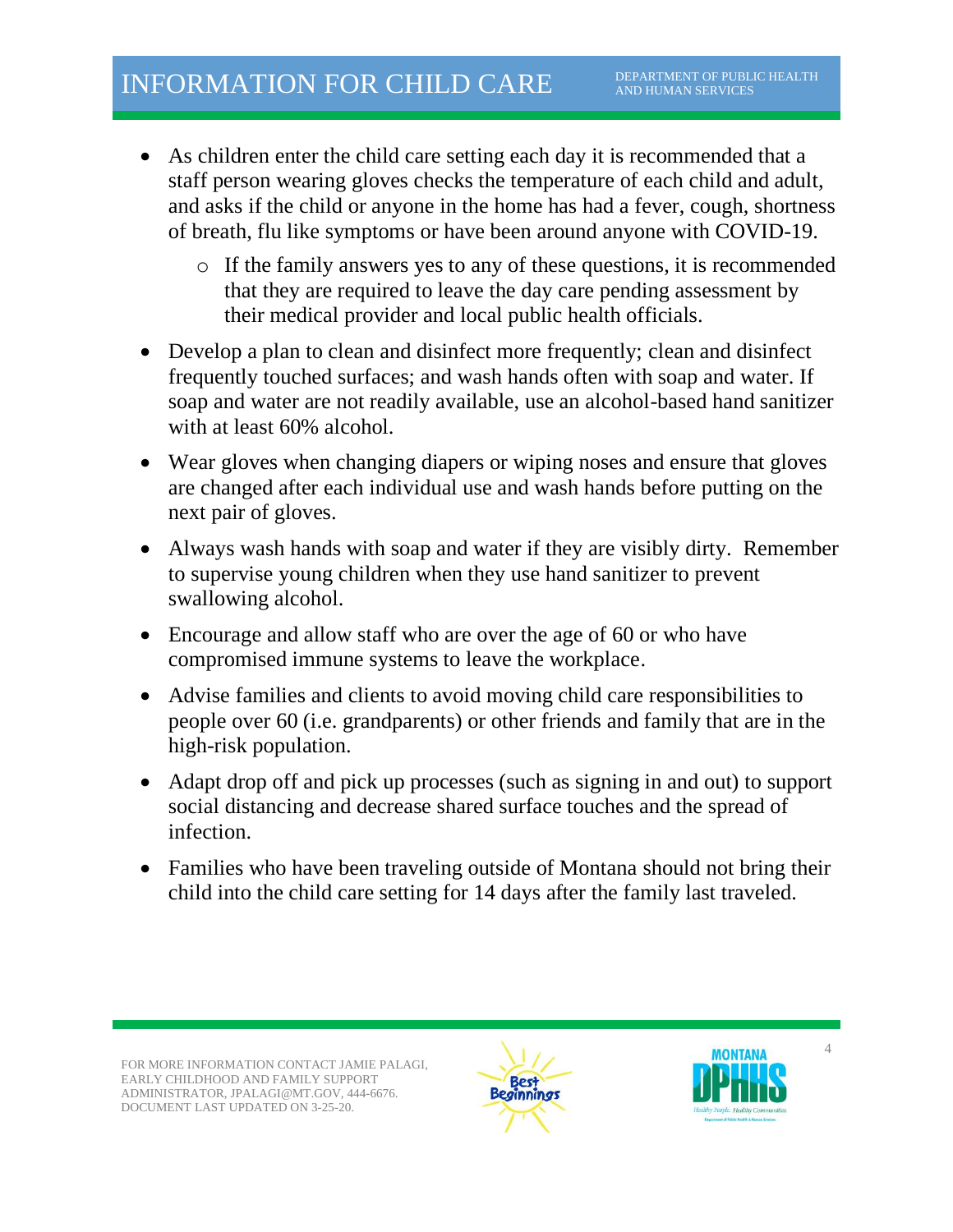# **Support for Best Beginnings Scholarship Families:**

### **I receive support from the Best Beginnings Child Care Scholarship Program, and I am not attending child care right now, even though my child care is open, what will happen?**

Under the emergency order, your children do not have to be in attendance during this emergency time. And if the child care program is open, the Best Beginnings Child Care Scholarship will continue to be paid at 100% of the approved authorization amount throughout the emergency period.

## **My child care provider has chosen to close, and I still need child care, what do I do?**

Contact your local Child Care Resource and Referral Agency to establish a new provider. If a child needs to attend another facility during a month due to closure, DPHHS will not make payments to the closed facility during this time.

### **My child care provider has chosen to close, or they are following local public health guidance, and I don't need child care right now, but I am worried I will lose my slot when they re-open.**

If your child care is closed and re-opens following the emergency, the Best Beginnings Scholarship Program may be able to reimburse your child care provider for the time you were absent, once they re-open.

### **My wages are different now, will I be able to have my eligibility redetermined?**

Yes, wage changes during this time can be considered a change in circumstance and your local Child Care Resource and Referral Agency can assist.

FOR MORE INFORMATION CONTACT JAMIE PALAGI, EARLY CHILDHOOD AND FAMILY SUPPORT ADMINISTRATOR, JPALAGI@MT.GOV, 444-6676. DOCUMENT LAST UPDATED ON 3-25-20.



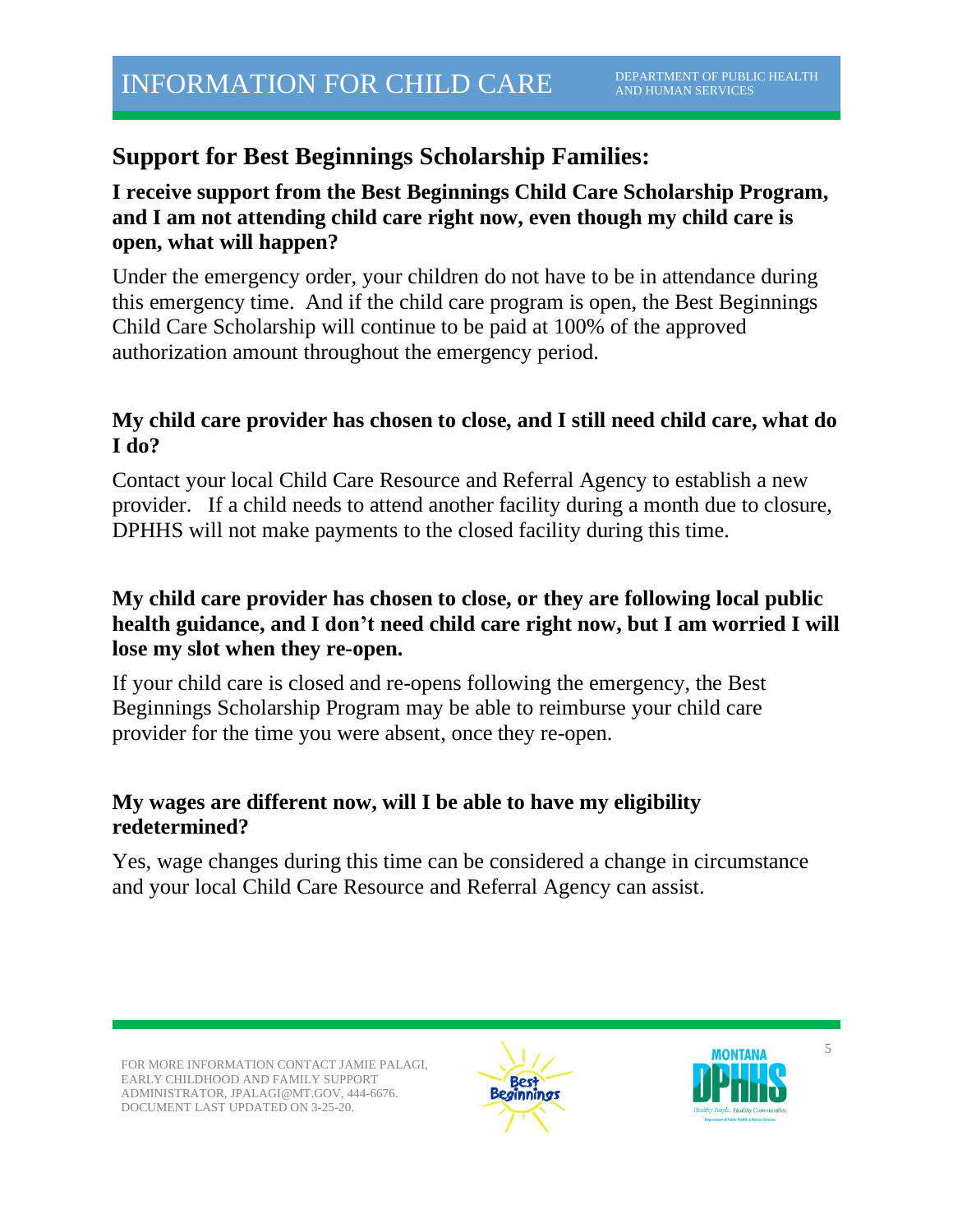# **Compliance with state programs (licensing, CACFP, and Best Beginnings STARS to Quality:**

#### **What is the state doing related to on site monitoring?**

DPHHS will suspend all on site monitoring and inspections at this time, unless there is an emergency need.

#### **Do the same rules apply for background checks?**

DPHHS is moving to name-based background checks and is temporarily waiving FBI fingerprint requirements.

Health and Safety orientation training requirements have been reduced and are available online.

Thanks to our partners at childcaretraining.org, they have announced a reduced price for online courses.

Annual training requirements currently remain the same.

The CPR and First Aid training requirement for hands-on training has been revised to allow for online CPR and First Aid training for new staff during the emergency.

### **What is the state doing related to STARS requirements?**

Deadlines are extended for STAR level renewal applications to May 15, 2020.

The state is suspending onsite assessments and coaching visits.

STARS consultants remain available by phone and through email.



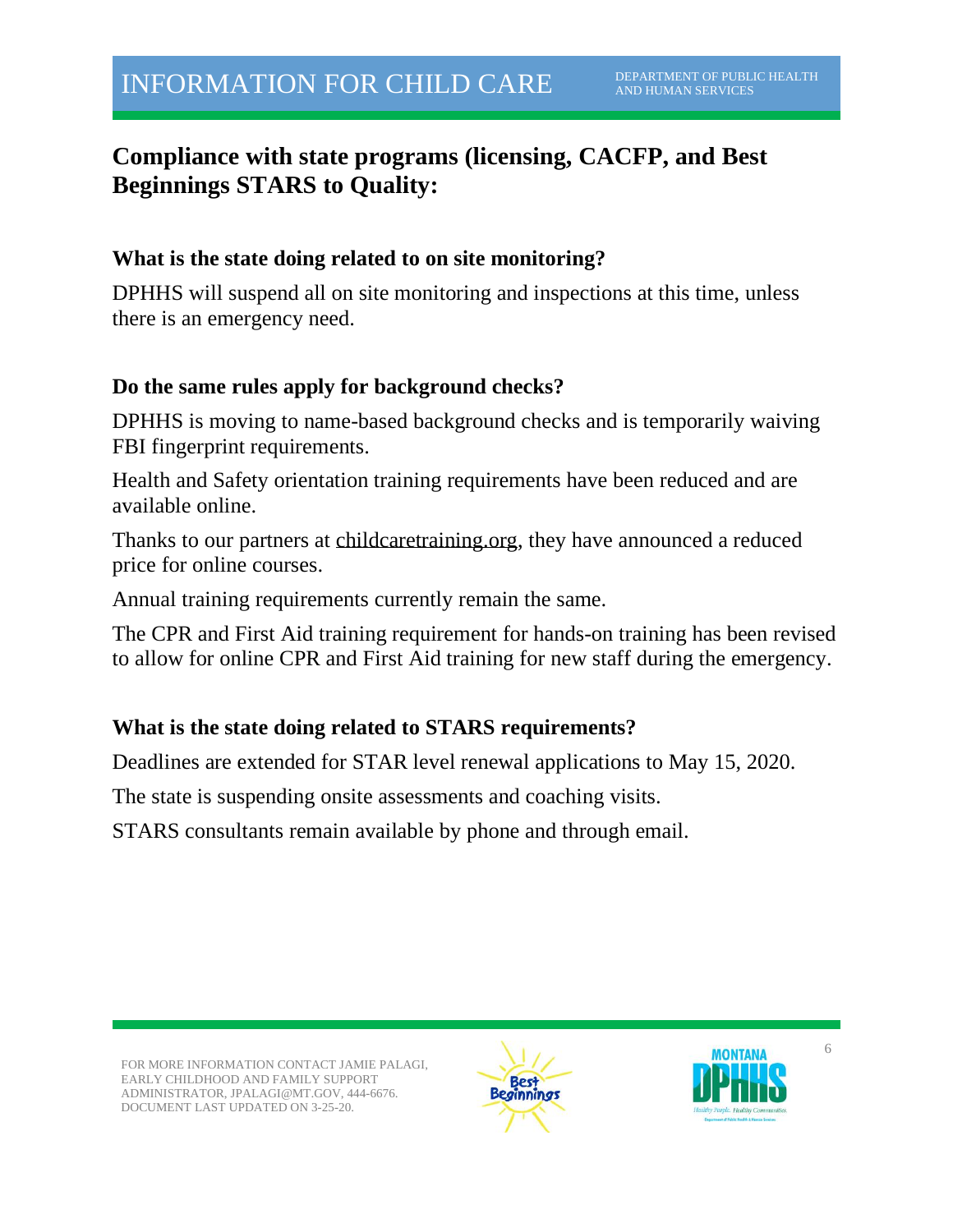# **Support for child care providers:**

#### **Is there funding available to support child care during this time?**

Emergency grants are available through the Child Care Resource and Referral Agencies. The state has increased its budget by 10% to accommodate an increase in grant needs. Specific criteria for emergency grants will be updated and available with your local Child Care Resource and Referral Agencies.

#### **What is CACFP doing to support us?**

DPHHS has received approval of waivers allowing flexibility in how meals are served and when they are served.

Participating providers could provide meals for children that are grab/go. If there is a food shortage, providers can alter meal patterns.

### **I am currently enrolled in coursework and eligible for Professional Development Incentive Awards, are there changes as a result of college courses moving to online only?**

Please refer to the Early [Childhood](http://www.mtecp.org/) Project at Montana State University.

#### **What other supports are in place for child care providers at this time?**

Child care providers and/or their staff may be eligible for unemployment, small business administration loans, and other federal relief provisions. We will update the FAQ with information as it becomes available.

FOR MORE INFORMATION CONTACT JAMIE PALAGI, EARLY CHILDHOOD AND FAMILY SUPPORT ADMINISTRATOR, JPALAGI@MT.GOV, 444-6676. DOCUMENT LAST UPDATED ON 3-25-20.